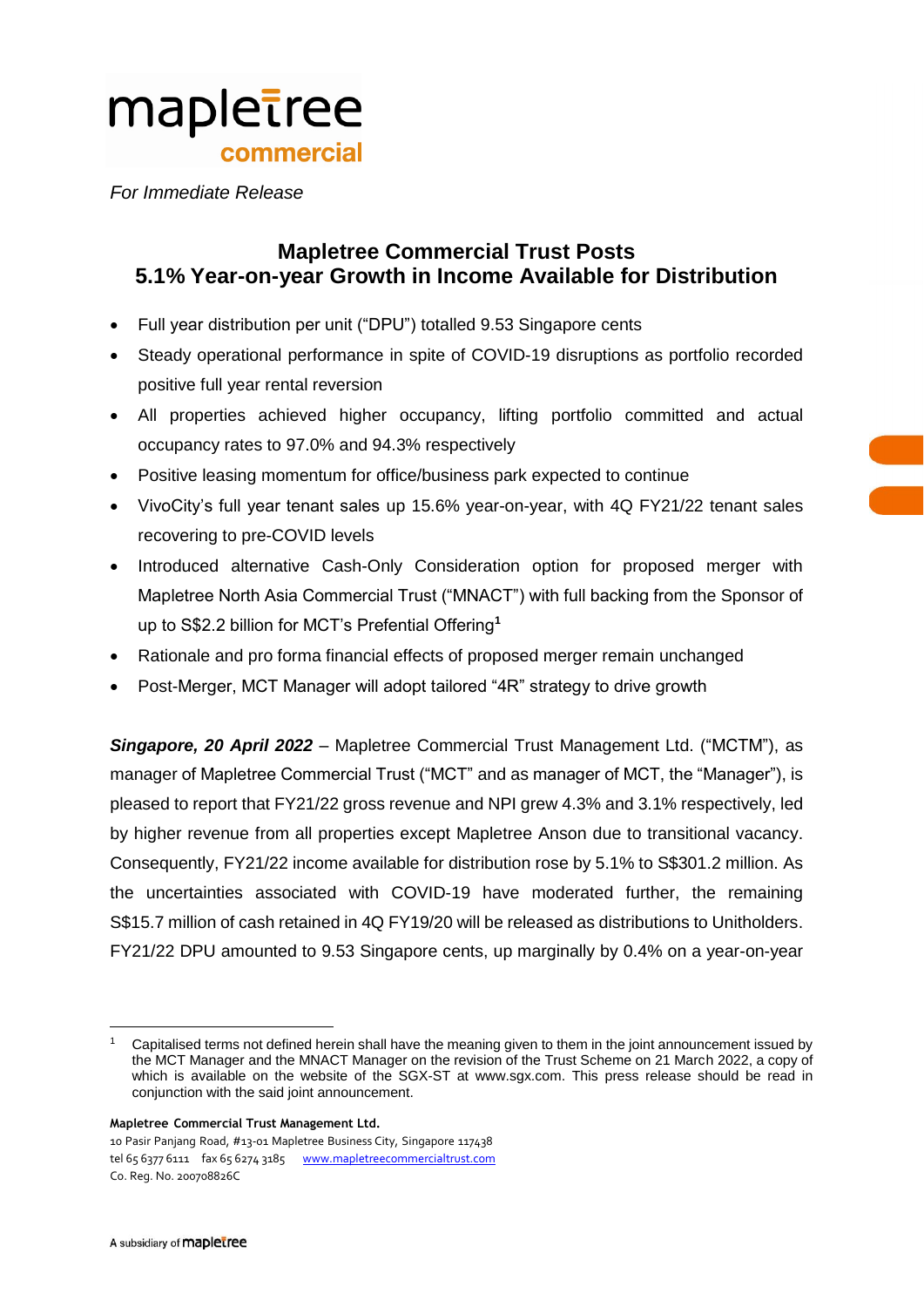basis as S\$28.0 million of retained cash was released in FY20/21. Excluding the release of retained cash, FY21/22 DPU is up 4.7% as compared to FY20/21.

|                                                   | 2H<br>FY21/22<br>(S\$'000) | 1H<br>FY21/22<br>(S\$'000) | Variance<br>(half-on-half)<br>(%) | 2H<br>FY20/21<br>(S\$'000) | Variance<br>(year-on-year)<br>(%) |
|---------------------------------------------------|----------------------------|----------------------------|-----------------------------------|----------------------------|-----------------------------------|
| Gross revenue                                     | 255,753                    | 243.722                    | 4.9                               | 260,326 <sup>2</sup>       | (1.8)                             |
| Property operating<br>expenses                    | (56,927)                   | (53, 867)                  | (5.7)                             | $(54, 775)^2$              | (3.9)                             |
| Net property income                               | 198,826                    | 189,855                    | 4.7                               | 205.551                    | (3.3)                             |
| Income available for<br>distribution              | 154,773                    | 146,456                    | 5.7                               | 163,298                    | (5.2)                             |
| Amount available<br>for distribution <sup>3</sup> | 170,526                    | 146,456                    | 16.4                              | 176,298                    | (3.3)                             |
| Distribution per unit<br>(cents) $^3$             | 5.14                       | 4.39                       | 17.1                              | 5.32                       | (3.4)                             |

## **Summary of MCT's Results**

|                                                                              | FY21/22<br>(S\$'000) | FY20/21<br>(S\$'000) | Variance<br>$(\%)$ |
|------------------------------------------------------------------------------|----------------------|----------------------|--------------------|
| Gross revenue                                                                | 499,475              | 478,9974             | 4.3                |
| Property operating expenses                                                  | (110, 794)           | $(101, 987)^4$       | (8.6)              |
| Net property income                                                          | 388,681              | 377,010              | 3.1                |
| Income available for distribution                                            | 301,229              | 286,720              | 5.1                |
| Distribution per Unit<br>before release of retained cash (cents)             | 9.06                 | 8.65                 | 4.7                |
| Amount available for distribution <sup>3</sup>                               | 316,982              | 314,720              | 0.7                |
| Distribution per unit<br>after release of retained cash (cents) <sup>3</sup> | 9.53                 | 9.49                 | 0.4                |

Ms Sharon Lim, Chief Executive Officer of the Manager, said, "For much of FY21/22, the country continued to face the prolonged impact from COVID-19. Notwithstanding, we are

 $\overline{a}$ <sup>2</sup> COVID-19 one-offs were recorded in 2H FY20/21. These include the property tax rebate, cash grants and wage support from the Job Support Scheme received from the government. The cash grants were received in 2H FY20/21 but the corresponding disbursement was made to eligbible tenants in advance in 1H FY20/21.

<sup>3</sup> In view of the COVID-19 uncertainty, MCT made capital allowance claims and retained capital distribution totalling S\$43.7 million in 4Q FY19/20. S\$15.0 million and S\$13.0 million of the retained cash was released as distribution to Unitholders in 1H FY20/21 and 2H FY20/21 respectively. The balance of S\$15.7 million will be released and included in the 2H FY21/22 distribution to Unitholders.

<sup>&</sup>lt;sup>4</sup> Higher COVID-19 one-offs were recorded in FY20/21. These mostly relate to the property tax rebate, cash grants and wage support from the Job Support Scheme received from the government, and include the 15% property tax rebates received in FY20/21 but the corresponding disbursement was made to eligbible tenants in advance in FY19/20.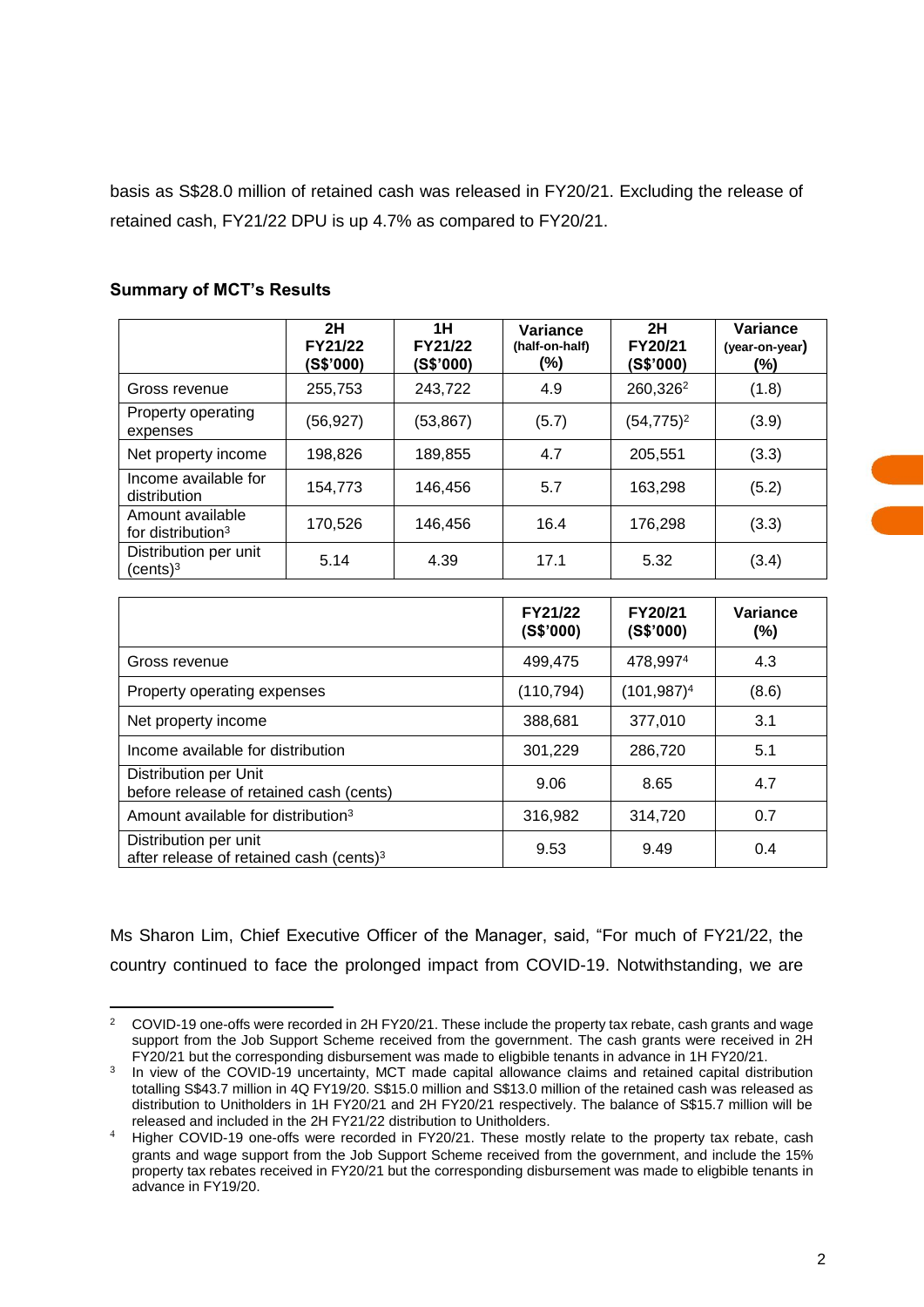proud to deliver a steady set of performance. We closed the financial year with positive portfolio rental reversion, and all properties attained higher occupancy. 4Q FY21/22 tenant sales at VivoCity have also picked up further, recovering to pre-COVID levels."

"As a responsible landlord, we have continued to provide meaningful yet targeted support to tenants. For the full year, we granted rental rebates amounting to approximately 1.4 months of fixed rents to eligible tenants. With the decisive easing of COVID-19 measures announced by the government in March<sup>5</sup>, we are confident that VivoCity will benefit further from the resumption of social activities, more employees returning to their workplaces, and the reopening of borders."

On the introduction of the alternative Cash-Only Consideration option for the proposed merger with MNACT (the "Merger"), Ms Lim said, "The added option gives MNACT Unitholders greater flexibility in electing the form of Scheme Consideration that best suits their needs. With the Sponsor fully backing MCT's Preferential Offering of up to S\$2.2 billion, the additional cash requirement is fully covered. The rationale for the Merger remains unchanged and MCT Unitholders can expect the same pro forma financial effects as compared to the original terms of the Trust Scheme. To drive the future growth of the Merged Entity, we have further charted a tailored '4R' asset and capital management strategy. Together with the Sponsor's unwavering support, we are now more ready than ever to embark on the transformative Merger."

## **OPERATIONAL PERFORMANCE**

 $\overline{a}$ 

Portfolio NPI for FY21/22 increased 3.1% year-on-year, with a 77.8% NPI margin. This was driven by higher revenue from all properties except Mapletree Anson due to transitional vacancy.

In spite of COVID-19 disruptions during the year, MCT achieved 2.1% and 1.7% rental uplifts for the retail and office/business park leases respectively, resulting in an overall portfolio rental reversion of 1.9% for FY21/22. All of MCT's properties recorded higher occupancy as compared to a quarter ago, lifting portfolio committed and actual occupancy rates to 97.0% and 94.3% respectively.

<sup>5</sup> Refers to "Easing of Community Safe Management Measures and Border Measures" announced by Singapore's Ministry of Health on 24 March 2022.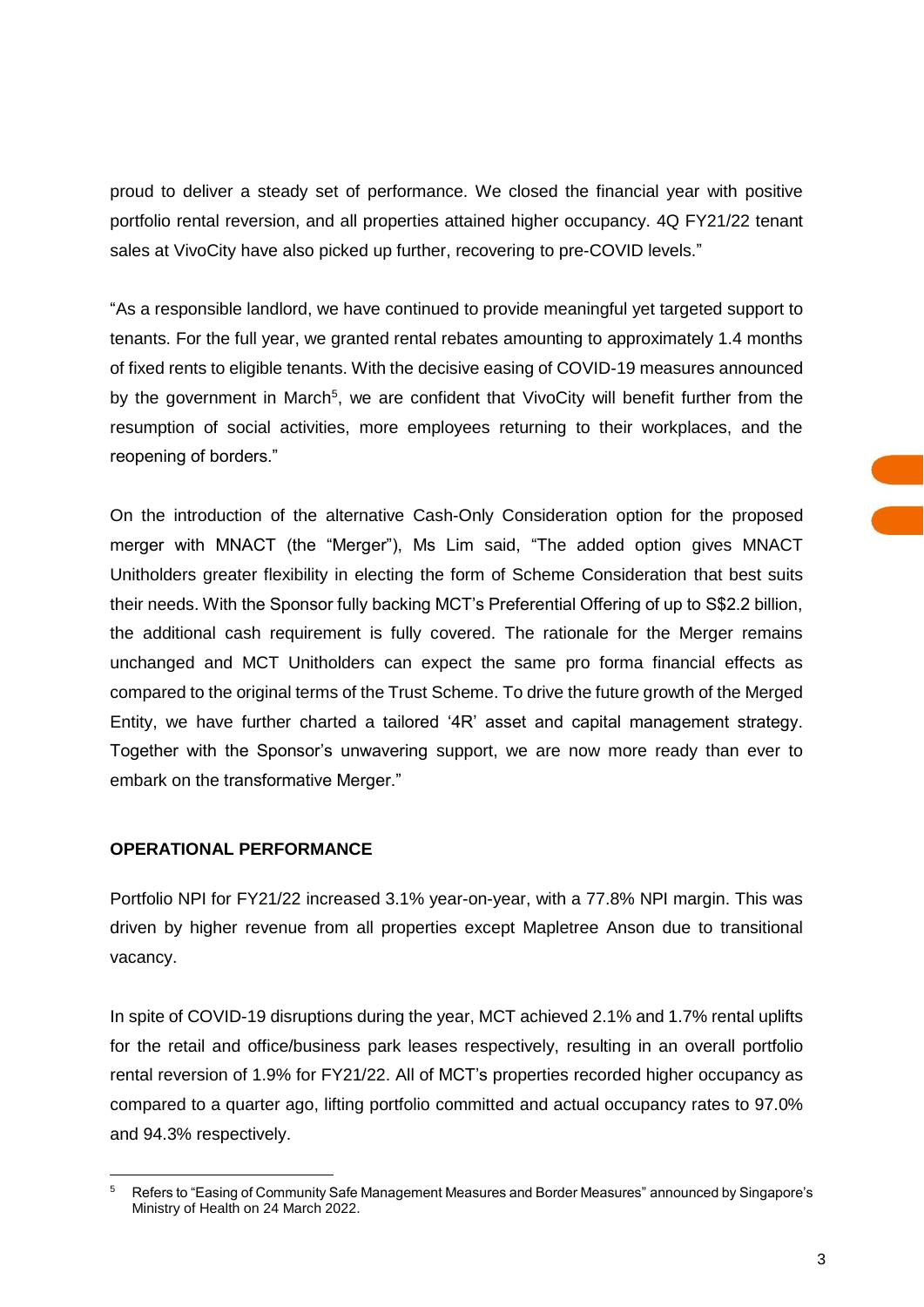# **Healthy Performance at VivoCity**

In tandem with easing COVID-19 measures, tenant sales kept its steady recovery momentum. 4Q FY21/22 tenant sales rebounded further by 10.3% on a year-on-year basis, reaching pre-COVID levels<sup>6</sup>. The recovery in tenant sales has outpaced shopper traffic. FY21/22 tenant sales improved by 15.6% year-on-year to S\$804.0 million, while, while shopper traffic improved by 4.5% to 26.9 million.

Mainly due to tapering rental rebates, the effect of step-up rents in existing leases and higher carpark income, VivoCity posted 8.6% and 8.1% year-on-year growth in gross revenue and NPI respectively for FY21/22.

As at 31 March 2022, VivoCity was 99.2% committed.

# **Positive Momentum for Office/ Business Park Expected to Continue**

FY21/22 gross revenue from the office/business park assets was up 1.9% year-on-year. This was driven by higher contribution from Mapletree Business City ("MBC"), mTower and MLHF.

mTower's actual occupancy improved significantly from 75.0% (in December 2021) to 84.7% (in March 2022) with the commencement of pre-committed leases in 4Q FY21/22. The majority of mTower's vacancy was due to the negotiated pre-termination of a lease, and the compensation received in 1Q FY21/22 provided more than a year's cover for backfilling.

Mapletree Anson closed its transitional vacancy as it reported full commitment (as at 31 March 2022), while its actual occupancy rose to 95.0% (in March 2022) from 92.8% (in December 2021). MBC also reported higher committed and actual occupancy rates of 97.3% and 94.0% respectively, while MLHF continued to enjoy full occupancy. The positive leasing momentum for office/business park is expected to continue through to the new financial year.

# **CAPITAL MANAGEMENT**

MCT's capital management approach continues to be disciplined and forward-looking. As at 31 March 2022, the debt maturity profile remained well-distributed with no more than 24% of

 $\overline{a}$ <sup>6</sup> The comparison was made against 4Q FY18/19.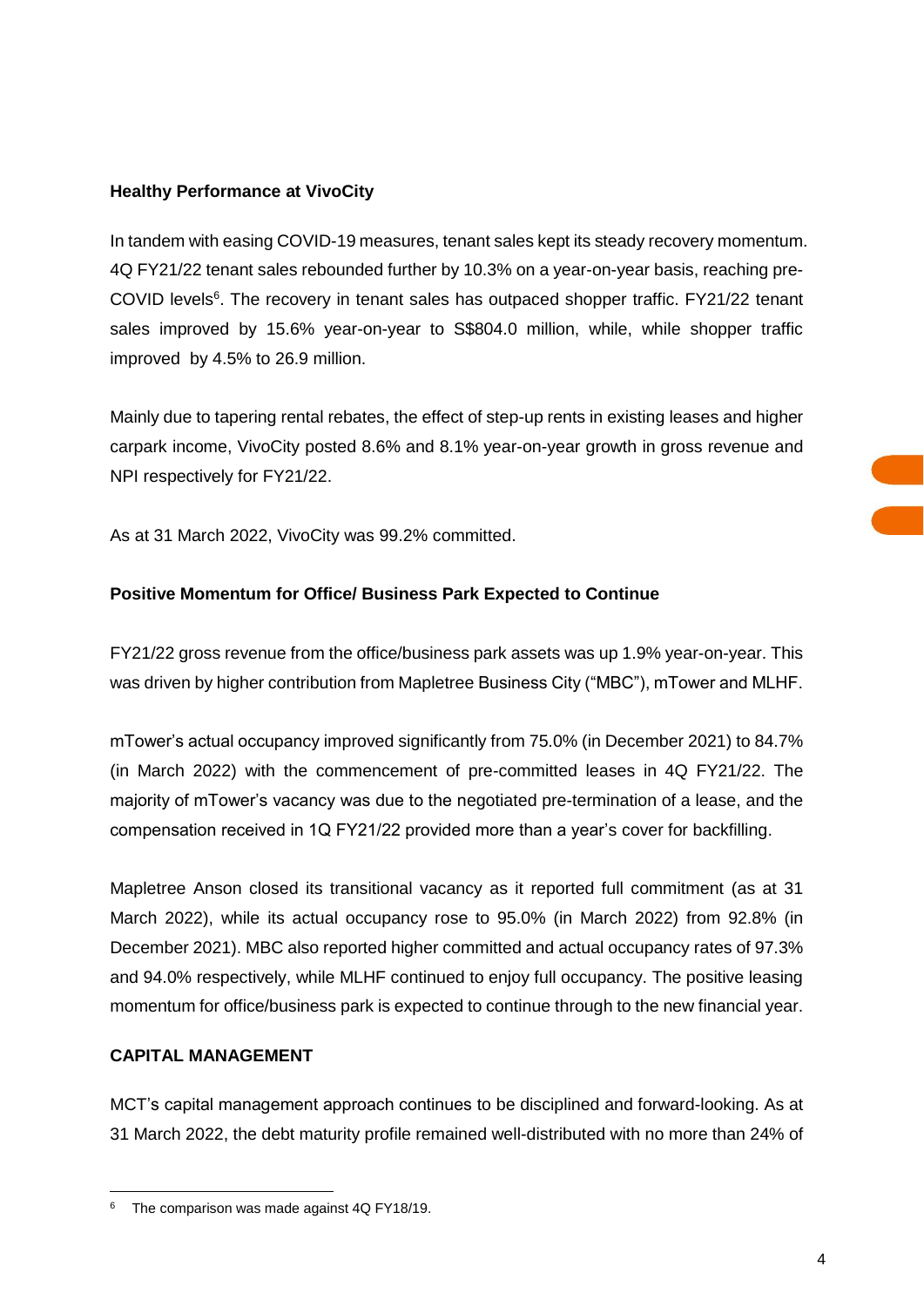debt due for refinancing in any financial year. Approximately S\$500 million of cash and undrawn committed facilities have been put in place to ensure ample financial liquidity to meet working capital and financial obligations.

MCT's investment properties were valued at S\$8.8 billion as at 31 March 2022, marginally higher by 0.4% as compared to 30 September 2021. Consequently, net asset value per Unit was higher by 1.2% to S\$1.74.

Due to the passing of time, the average term to maturity was shorter at 3.3 years as at 31 March 2022. The aggregate leverage was 33.5% and approximately 80.3% of the total debt of S\$3,014.0 million was fixed by way of fixed rate debt and/or interest rate swaps. As at 31 March 2022, the weighted average all-in cost of debt was 2.40% per annum and the interest coverage ratio was approximately 4.8 times.

# **ADDITION OF ALTERNATIVE CASH-ONLY CONSIDERATION OPTION TO MNACT UNITHOLDERS FOR THE MERGER**

On 21 March 2022, MCT introduced the alternative Cash-Only Consideration option, in addition to the Scrip-Only Consideration and the Cash-and-Scrip Consideration options. The Scheme Consideration remained at S\$1.1949 per MNACT Unit for all three options, which is in line with MNACT's NAV Per Unit and implies a 1.0x price to NAV ratio.

The Cash-Only Consideration is advantageous to MNACT Unitholders as it provides greater flexibility in terms of the form of the Scheme Consideration receivable in respect of the Merger. Furthermore, it safeguards the interests of MCT Unitholders as the pro forma financial effects of the Merger remain unchanged from the original terms of the Trust Scheme.

To fund the additional cash requirement of up to S\$2.2 billion arising from the alternative Cash-Only Consideration option, there will be a Preferential Offering to MCT Unitholders of up to 1,094 million Preferential Offering Units at an Issue Price of S\$2.0039 per Preferential Offering Unit, with Mapletree Investments Pte Ltd ("MIPL" or the "Sponsor") providing an undertaking (the "MIPL Undertaking") to subscribe for the Maximum Preferential Offering Units of up to S\$2.2 billion in support of the Merger. The Issue Price of S\$2.0039 per Preferential Offering Unit is the same as the Scheme Issue Price of each Consideration Unit. MIPL has further agreed to a voluntary six-month lock up of its unitholdings in the Merged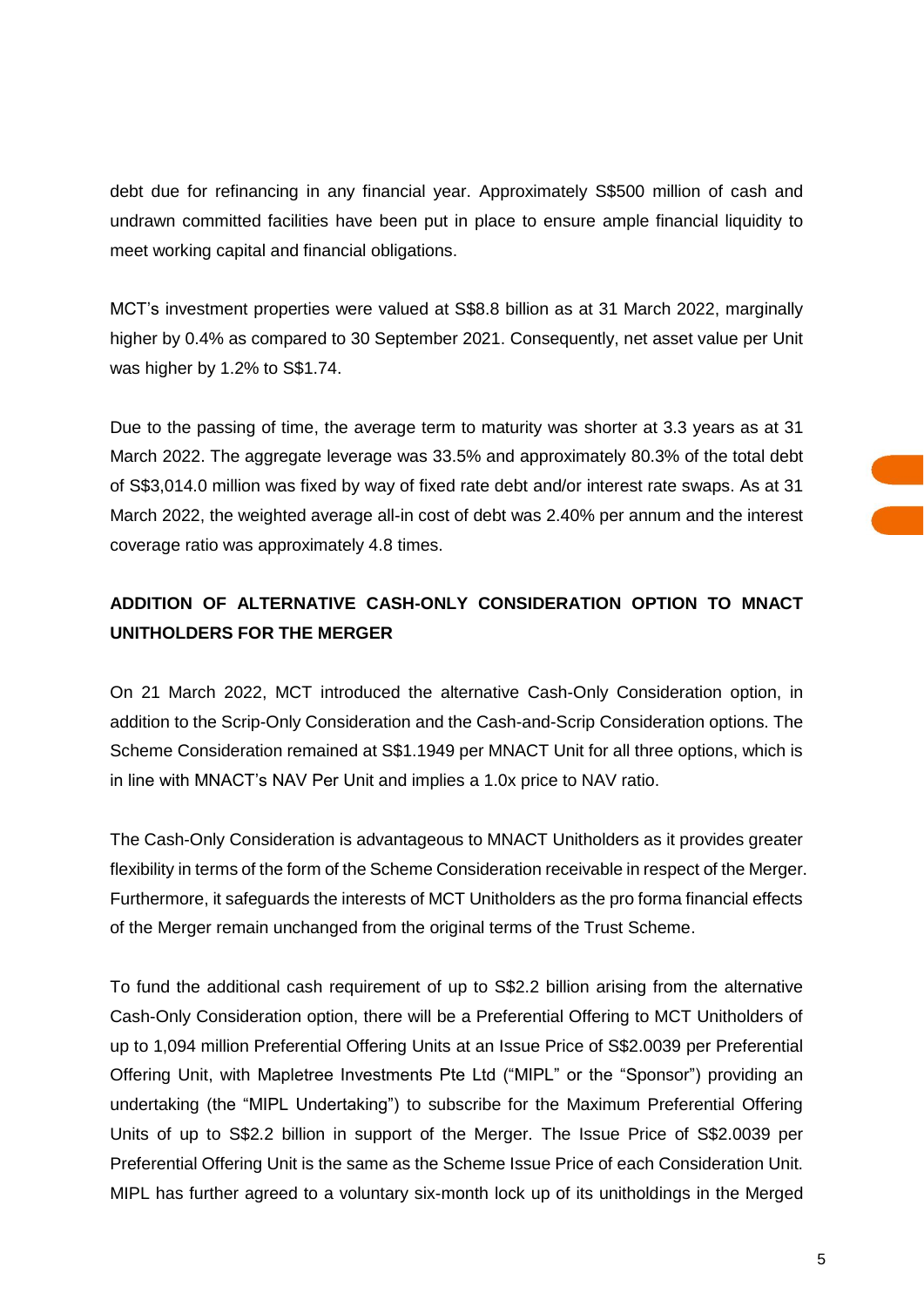Entity held through the MIPL Entities following the completion of the Trust Scheme or the Preference Offering (whichever is earlier) (the "Sponsor Lock-Up Undertaking").

The MIPL Undertaking and Sponsor Lock-Up Undertaking are in addition to the Sponsor's support of the MCT Manager's waiver of its acquisition fees entitlement under the deed of trust constituting MCT, and its undertaking to receive 100.0% Scrip-Only Consideration.

## **DISTRIBUTION TO UNITHOLDERS**

DPU for 2H FY21/22 is 5.14 Singapore cents. Unitholders can expect to receive the distribution on Friday, 3 June 2022. The Transfer Books and Register of Unitholders of MCT will be closed at 5.00 p.m. on Thursday, 28 April 2022 for purposes of determining each Unitholder's entitlement to the distribution.

## **<End>**

#### **About Mapletree Commercial Trust**

Mapletree Commercial Trust is a Singapore-focused real estate investment trust ("REIT") that invests on a longterm basis, directly or indirectly, in a diversified portfolio of income-producing real estate used primarily for office and/or retail purposes, whether wholly or partially, in Singapore, as well as real estate related assets. MCT's portfolio comprises VivoCity, MBC, mTower, Mapletree Anson and MLHF. These five assets have a total NLA of 5.0 million square feet with a total value of S\$8.8 billion.

For more information, please visit [www.mapletreecommercialtrust.com.](http://www.mapletreecommercialtrust.com/)

## **About the MCT Manager – Mapletree Commercial Trust Management Ltd.**

MCT is managed by Mapletree Commercial Trust Management Ltd., a wholly-owned subsidiary of Mapletree Investments Pte Ltd.. The MCT Manager's main responsibility is to manage MCT's assets and liabilities for the benefit of Unitholders. The MCT Manager is also responsible for setting the strategic direction of MCT on the acquisition, divestment and/or enhancement of assets of MCT in accordance with its stated investment strategy. The MCT Manager's key objectives are to provide Unitholders of MCT with an attractive rate of return on their investment through regular and relatively stable distributions and to achieve long-term growth in DPU and net asset value per Unit, with an appropriate capital structure for MCT.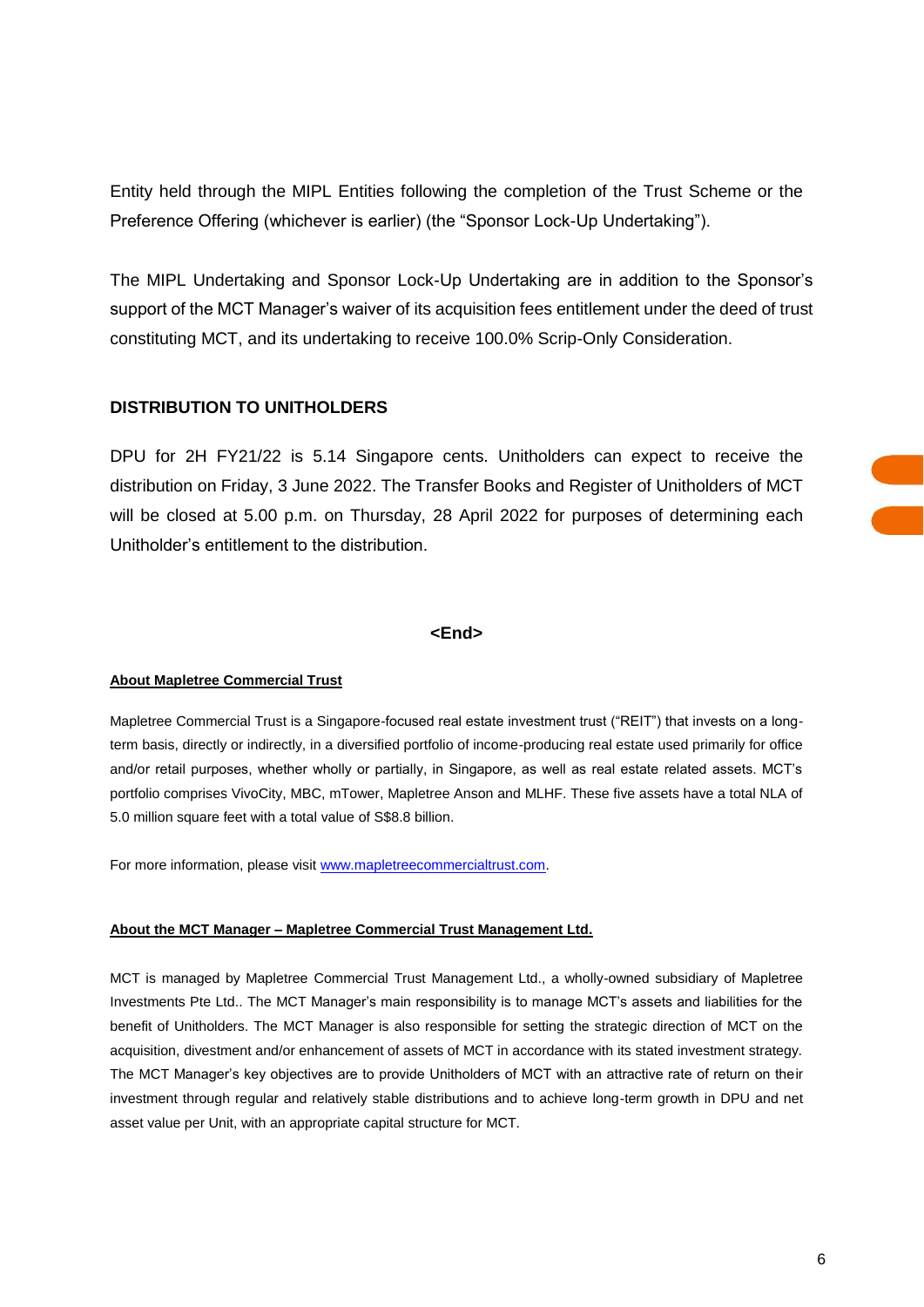### **About the Sponsor – Mapletree Investments Pte Ltd**

Mapletree Investments Pte Ltd ("MIPL") is a leading real estate development, investment, capital and property management company headquartered in Singapore. Its strategic focus is to invest in markets and real estate sectors with good growth potential. By combining its key strengths, the Group has established a track record of award-winning projects, and delivers consistent and high returns across real estate asset classes.

As at 31 March 2021, MIPL has assets under management of S\$66.3 billion, comprising office, retail, logistics, industrial, data centre, residential, and lodging properties. The Group manages four Singapore-listed REITs and seven private equity real estate funds, which hold a diverse portfolio of assets in Asia Pacific, Europe, the United Kingdom ("UK") and the United States ("US").

The Group's assets are located across 13 markets globally, namely Singapore, Australia, Canada, China, Europe,

Hong Kong SAR, India, Japan, Malaysia, South Korea, the UK, the US and Vietnam. To support its global operations, MIPL has established an extensive network of offices in these countries.

For more information, please visit [www.mapletree.com.sg.](http://www.mapletree.com.sg/)

## **Responsibility Statement**

# **Mapletree Commercial Trust Management Ltd. (as manager of Mapletree Commercial Trust) ("MCT Manager")**

The directors of the MCT Manager (including those who may have delegated detailed supervision of this press release) have taken all reasonable care to ensure that the facts stated and opinions expressed in this press release which relate to MCT and/or the MCT Manager (excluding those relating to MNACT and/or the MNACT Manager) are fair and accurate and that there are no other material facts not contained in this press release the omission of which would make any statement in this press release misleading. The directors of the MCT Manager jointly and severally accept responsibility accordingly.

Where any information has been extracted or reproduced from published or otherwise publicly available sources or obtained from a named source (including MNACT and/or the MNACT Manager), the sole responsibility of the directors of the MCT Manager has been to ensure through reasonable enquiries that such information is accurately extracted from such sources or, as the case may be, reflected or reproduced in this press release. The directors of the MCT Manager do not accept any responsibility for any information relating to MNACT and/or the MNACT Manager or any opinion expressed by MNACT and/or the MNACT Manager.